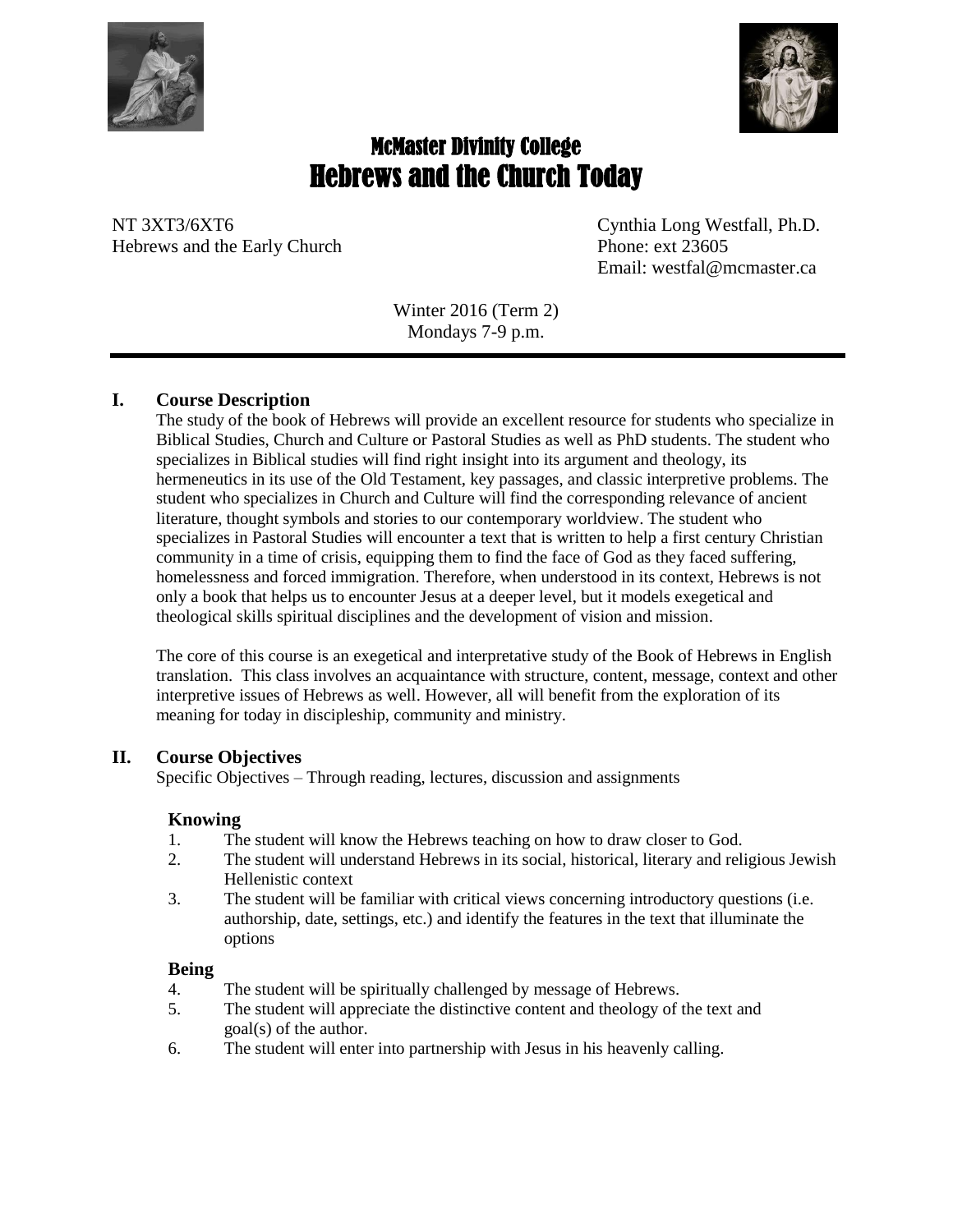### **Doing**

- 7. The student will review the manuscript of the NCCS Commentary on the Book of Hebrews, and read other studies on Hebrews.
- 8. The student will research and write a paper on an aspect of Hebrews in the area of their specialization.
- 9. The student will utilize their research and the course resources to develop a strategy for the re-presentation of a passage, theme or issue in Hebrews in the area of their specialization in a contemporary context.

# **III. Course Requirements for NT 3XT3**

# **A. Class Participation (10%)**

Student participation in interactive lectures and class and group discussions is expected, based on your readings for the week.

# **B. Reading (10%)**

See the Daily Schedule at the end for the precise dates and pages.

- 1. Weekly read a commentary of your choice on the scheduled material or passage.
- 2. Weekly read the scheduled material or passage in the NCCS Commentary on the Book of Hebrews.
- 3. Read Hebrews three times in its entirety in three different translations.
- 4. At the final class, the student will be asked to summarize the percentage of reading that was completed.

# **C. Written Assignments**

# **In order to pass the course, all assignments must be completed**

# 1. **Book Review (10%)**

Each week at class time the student will submit a paragraph by e-mail or Avenue that reviews the chapter from the NCCS Commentary on Hebrews, interacting with the material from another commentary selected by the student.

# **2. Research Paper (30%)**

- a. Each student will write a research paper on an aspect of Hebrews that concerns biblical studies, church and culture or pastoral studies. **It will be due February 26, at midnight**. It will submitted by e-mail to [westfal@mcmaster.ca](mailto:westfal@mcmaster.ca) and the course GA. Late papers will be docked at the rate of 1% per day for the first 7 days (including weekends) and 4% per day after that.
- b. Length & style: It should be approximately 4,000 words (about fifteen pages) of text, excluding footnotes and bibliography. For all matters of style and form, consult the McMaster Divinity College Style Guide at: [http://www.mcmasterdivinity.ca/sites/default/files/documents/mdcstyleguide.pdf](http://www.mcmasterdivinity.ca/sites/default/files/documents/MDCStyleGuide.pdf)
- c. Approach: Choose an aspect of Hebrews that reflects your specialization, and do the appropriate research that effectively interacts with the text and with pertinent factors in your specialization. A standard research paper would utilize a minimum of twelve academic sources, but you may have alternate elements such as an analysis of a specific church or neighborhood that could take the place of a source.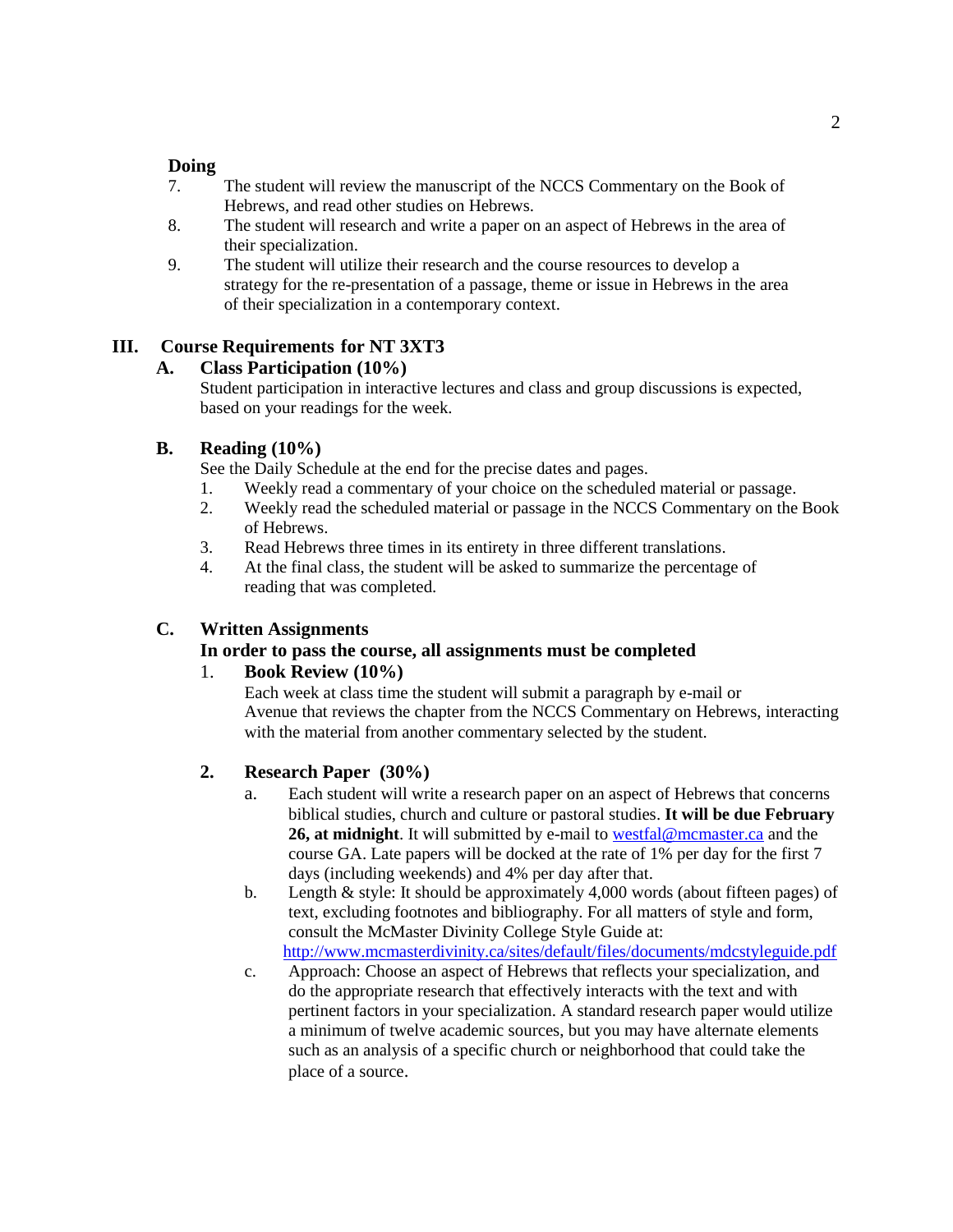### **3. Profile Project & Presentation (30% + 10%)**

- a. Each student will complete a paper or project designed to make the research accessible in a specific contemporary context, and present the project in class. **A hard copy will be due at 7 p.m. on April 4** (at the time of the scheduled exam). No late projects will be accepted.
- b. Length & style: If written, it should be approximately 3000 words (about twelve pages) of text, excluding footnotes and bibliography. For all matters of style and form, consult the McMaster Divinity College Style Guide (above). If it is a project, it should involve somewhat comparable in time and effort to a 12 pg. research paper.
- c. Each project should be discussed in advance with the professor and a written statement describing the specific contemporary context targeted, the passage that is being re-presented, the goal of the project and the approach. Choose mediums other than the traditional letters or sermons. Some suggestions include:
	- Write a study guide that will assist young adult learners in exploring or understanding all or part of Hebrews. Include questions, explanations, directions and other material that both enlightens the text in its historical context and helps learners to connect the text with life today.
	- Design a movie presentation, critical review and discussion which encapsulates a theme of Hebrews with a modern metaphor.
	- Write a parable or allegory that utilizes significant or powerful contemporary imagery, symbols or metaphors that express the message and content of Hebrews.
	- Write a collection of poetry or songs that explore thought, themes and/or emotions in Hebrews.
	- Design an experience for a small group that simulates the situation of the recipients and the achievement of the goal(s) of the author.
	- Describe connections between the characters, contexts and themes in your life story and Hebrews.

### **F. Grading Summary**

- 1. Reading 10%
- 2. Books reviews 10%
- 2. Participation 10%
- 3. Research Paper 30%
- 4. Profile Project 30%
- 5. Presentation of project 10%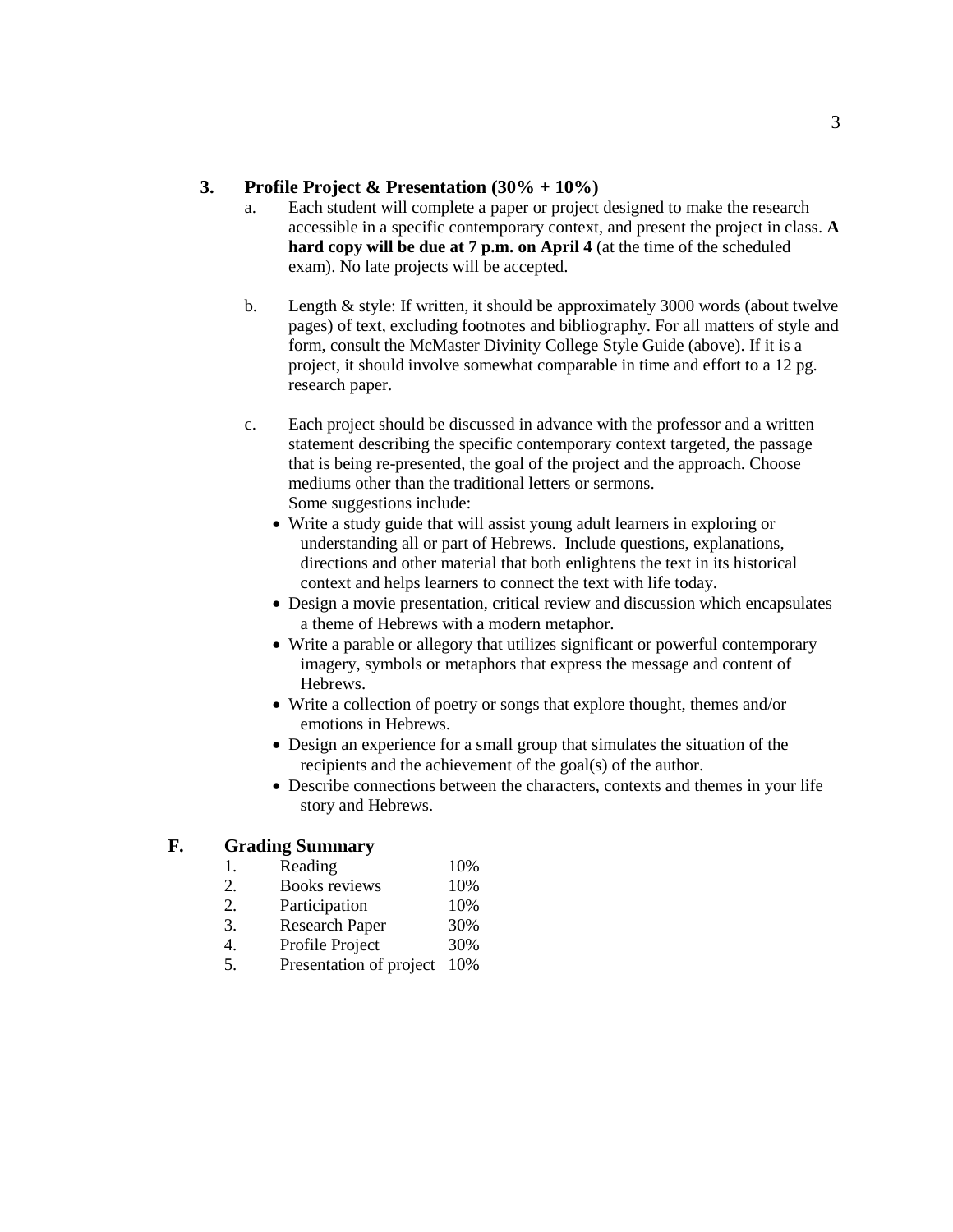### **IV. Requirements for NT/TH 6XT6**

This is a graduate research level course. It is assumed that students will perform as graduate research students to facilitate learning. Students will be expected to do suitable academic work outside of the classroom.

Successful completion of the course requires satisfactory completion of the course requirements. Failure to make a valid attempt to complete the requirements may constitute grounds for failure of the course.

### **A. Participation (10%)**

The student is expected to come to class having prepared sufficiently to make a contribution to the topic of discussion and raise significant questions by reading primary and secondary material and by reading all seminar papers in advance. A general introduction to the course subject is required and a short bibliography is included for further reference; each student will want to build a more extensive bibliography.

### **B. Reading (10%)**

Students will read 4,000 pages from works on the Book of Hebrews. The reading list is due on Dec 9 with a total page count.

### **C. Written Assignments**

**1. Research Paper (35%)**

**The paper is due midnight Friday March 18.** Late papers will be docked at the rate of 1% per day for the first 7 days (including weekends) and 4% per day after that.

6,000 words, excluding notes and bibliography on an issue, methodology, or text in the study of the book of Hebrews.

The professor assumes that students already know the basics about how to research, write and orally present papers. However, we will work at further developing skills that are utilized in scholarly discourse and publication. Both content (research, analysis, organization of material) and presentation (mechanics and style) are important. Each student must utilize the MDC style guide The general guidelines are that the paper should be 12 pt. font, double-spaced, with 1" margins and utilize footnotes (not endnotes). The paper should include a title page, numbering and a staple cover (not fancy). Each paper should include a formal introduction and conclusion as well as implications for contemporary hermeneutics and any applications for contemporary ministry.

### **2. Syllabus & Presentation (20% + 5%)**

**The syllabus is due 7:00 p.m. April 4, at the time of the scheduled final.** Since this has a presentation component, no late syllabi will be accepted. A detailed syllabus and lecture outline for a college level course of a specific institution, either a general introduction to Hebrews, or an elective course that integrates insights from your papers.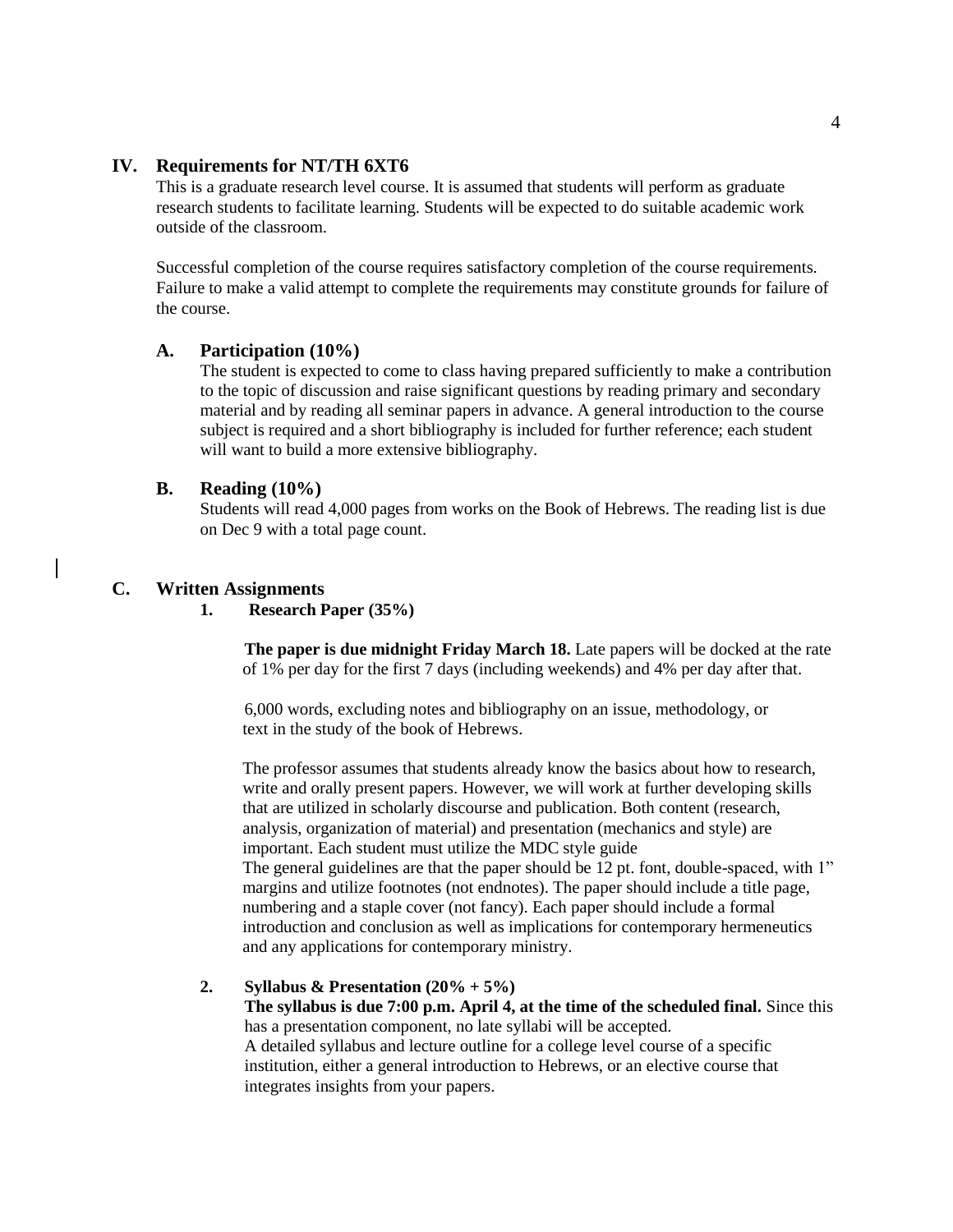### **D. Teaching Unit (20%)**

The student will prepare and teach 1 hour of the course, covering a passage determined by the professor and student.

# **E. Grading Summary**

| 1. | Paper             | 35% |
|----|-------------------|-----|
| 2. | Syllabus          | 25% |
| 3. | Teaching Unit 20% |     |

- 4. Reading 10%
- 5. Participation 10%

# **V. Textbooks and Materials**

### **A. Required**

- 1. Manuscript of Westfall, Cynthia Long. *Hebrews*. NCCS. Wipf & Stock, forthcoming. Distributed by the professor.
- 2. Three New Testament modern versions such as NRSV, NIV/TNIV, CEB, New Living Bible, Message
- 3. The Greek New Testament (for those with Greek competence). Students with facility in Greek or who are beginning Greek are encouraged to use their Greek Bible. Hebrews has the best Greek style in the New Testament.

# **B. Recommended**

- 1. Bruce, F.F. *The Epistle to the Hebrews*. NICNT; Grand Rapids: Eerdmans, 1990.
- 2. Guthrie, George. *Hebrews.* NIVAC; Grand Rapids: Zondervan, 1998.
- 3. Cockerill, Gareth. *The Epistle to the Hebrews*. NICNT; Eerdmans, 2012.
- 4. deSilva, David A. *Perseverance in Gratitude: A Socio-Rhetorical Commentary on the Epistle "to the Hebrews*.*"* Grand Rapids: Eerdmans, 2000.

# **C. Textbook Purchase**

All required textbooks for this class are available from the College's book service, READ On Bookstore, Room 145, McMaster Divinity College. Texts may be purchased on the first day of class. For advance purchase, you may contact READ On Bookstore, 304 The East Mall, Suite 100, Etobicoke, ON M9C 5K1: phone 416.620.2934; fax 416.622.2308; email [books@readon.ca.](mailto:books@readon.ca) Other book services may also carry the texts.

### **D. Additional Materials**

Handouts for lectures and class discussion will be made available during class and/or through the course DropBox or Avenue.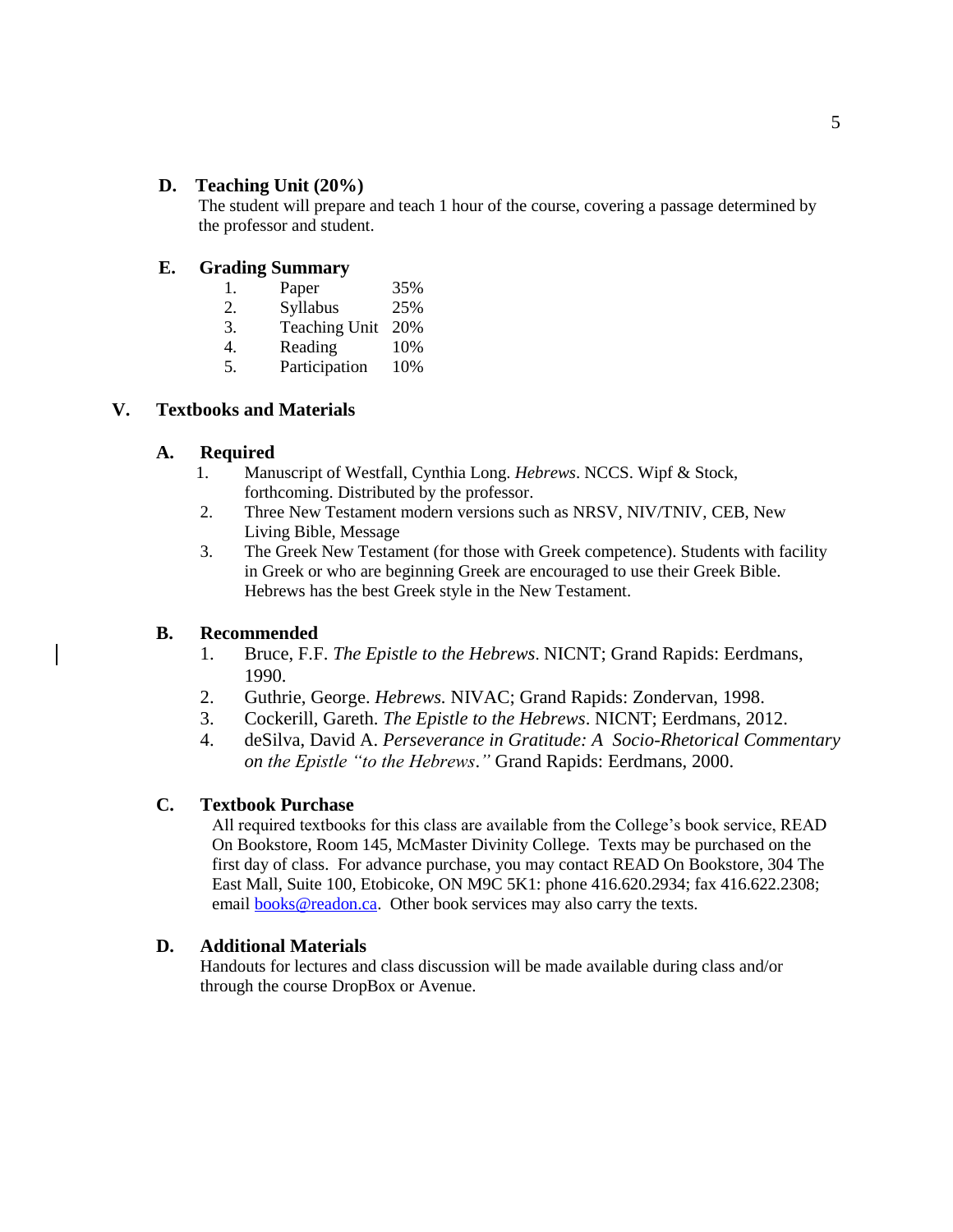### **V. Classroom Behavior**

### **A. Attendance**

- 1. Students should be on time to class or be prepared to offer an explanation to the professor.
- 2. Students are expected to stay for the entire class session, unless arranged in advance.
- 3. More than 2 absences may result in a penalty. More than 4 absences will result in a failure of the course.

### **B. Participation**

- 1. Please respect the opinions of others without disrespect or ridicule, even if you do not agree with them. However, feel free to respond logically and critically in an orderly manner.
- 2. Students are not expected to be doing work on any other subject except that which is appropriate in the course outline.
- 3. Students are not to carry on off-topic conversations in class.
- 4. Students are not to access e-mail, send or receive text messages, surf the net, etc., while class is in session
- 5. Students may eat or drink in class if they do not distract others and they clean up their desks.

Students who fail to respect these guidelines may lose participation points and/or be dismissed from the class.

### **C. Academic Honesty**

Academic dishonesty is a serious offence that may take any number of forms, including plagiarism, the submission of work that is not one's own or for which previous credit has been obtained, and/or unauthorized collaboration with other students. Academic dishonesty can result in severe consequences, e.g., failure of the assignment, failure of the course, a notation on one's academic transcript, and/or suspension or expulsion from the College.

Students are responsible for understanding what constitutes academic dishonesty. Please refer to the Divinity College Statement on Academic Honesty: <http://www.mcmasterdivinity.ca/programs/rules-regulations>

### **D. Gender Inclusive Language**

McMaster Divinity College uses inclusive language for human beings in worship services, student written materials, and all of its publications. In reference to biblical texts, the integrity of the original expressions and the names of God should be respected. The NRSV and TNIV are examples of the use of inclusive language for human beings. It is expected that inclusive language will be used in chapel services and all MDC assignments.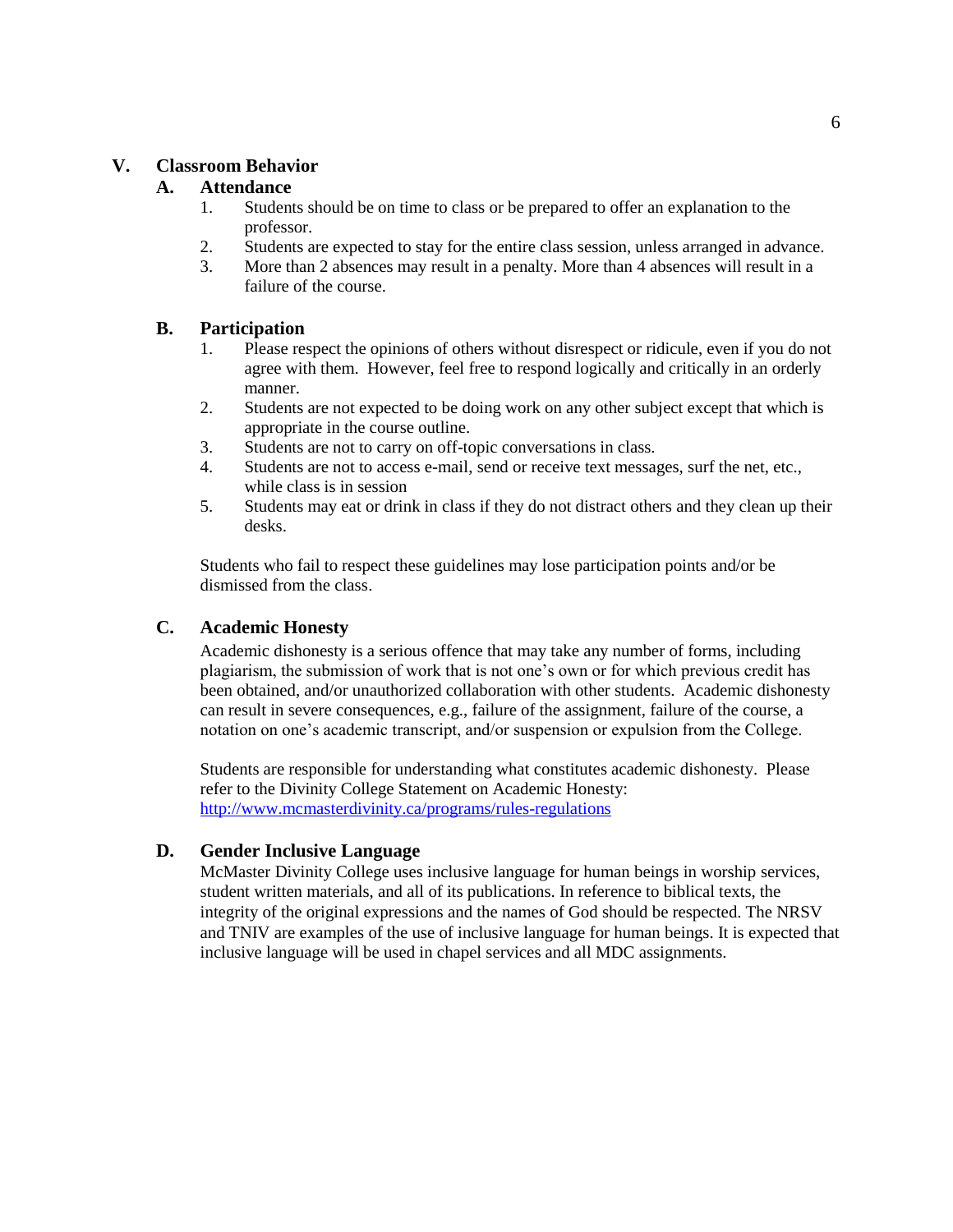### **Appointments**

Contact me if I can assist you in any way via E-mail: westfal@mcmaster.ca Phone: 905-525-9140 ext. 23605

Office hours:

Monday 3-5<br>Tuesday 1:30-3:00 Tuesday Other times by appointment

Please Note: This syllabus is the property of the instructor and is prepared with currently available information. The instructor reserves the right to make changes and revisions up until the first day of class.

| <b>DATE</b>      | <b>CLASS SESSION</b>                                                         | <b>DeSilva</b> | <b>New Testament Reading</b>              |
|------------------|------------------------------------------------------------------------------|----------------|-------------------------------------------|
| Jan <sub>4</sub> | Introduction to the course                                                   | $1 - 80$       |                                           |
|                  | Approach to specializations                                                  |                |                                           |
|                  | The critical introductory issues                                             |                |                                           |
| Jan 11           | Pay attention to what the son said—<br>Hang on!                              | 83-108         | $1:1-2:4$                                 |
| Jan 18           | Think of Jesus as an apostle and high<br>priest                              | 108-130        | $2:5-3:1$                                 |
| <b>Jan 25</b>    | Let's not be like the Israelites—let's                                       | 131-151        | $3:1-4:1$                                 |
|                  | enter the rest—Move forward!                                                 |                | 1st reading of Hebrews in its<br>entirety |
| Feb 1            | Since the promise of rest is open, let's                                     | 151-286        | $4:1-4:16$                                |
|                  | enter the rest-Move forward!                                                 |                |                                           |
|                  | Themes: Move forward! Hold on!                                               |                |                                           |
|                  | Draw near!                                                                   |                |                                           |
| Feb 8            | Let's press on to maturity with the new<br>teaching about Jesus' priesthood- | 286-219        | $5:1-6:3$                                 |
|                  | Move forward!                                                                |                |                                           |
| Feb 15           | <b>Family Day</b>                                                            |                |                                           |
| Feb 22           | The new teaching results in access to                                        | 219-59         | $6:1 - 7:4$                               |
|                  | God                                                                          |                |                                           |
|                  | Research paper due midnight,                                                 |                |                                           |
|                  | Friday, Feb 26.                                                              |                |                                           |
| Feb 29           | Jesus is a priest according to the order                                     | 261-79         | $7:4-28$                                  |
|                  | of Melchizedek                                                               |                | 2nd reading of Hebrews in its             |
|                  |                                                                              |                | entirety                                  |
| Mar 7            | Jesus' priesthood Part 1                                                     | 279-303        | $8:1 - 9:14$                              |
| Mar 14           | Jesus' priesthood Part 2-Draw near!                                          | 303-75         | 9:15-10:25                                |
|                  | Themes: Draw near! Hold on! Move                                             |                |                                           |
|                  | forward!                                                                     |                |                                           |

# **Weekly Schedule**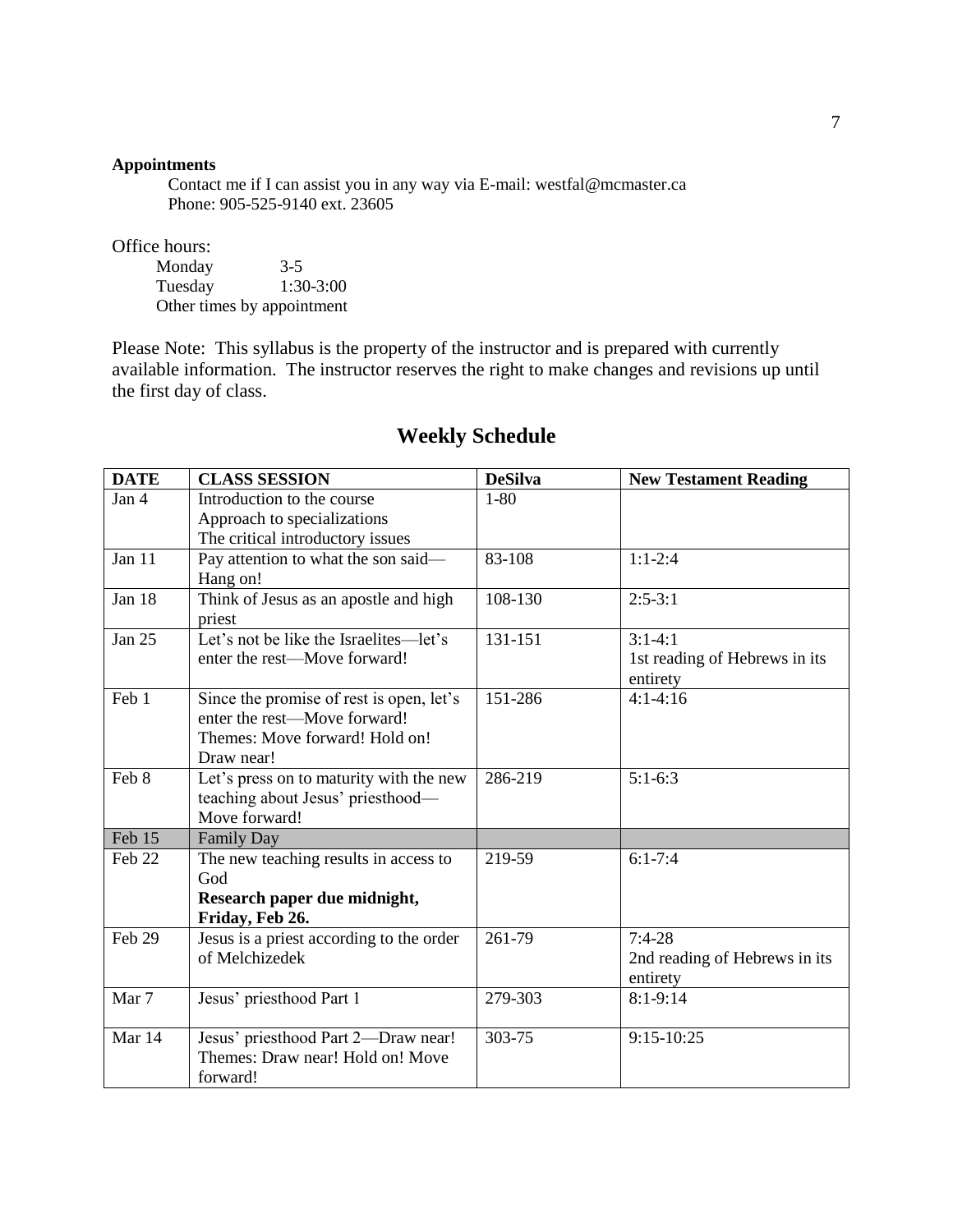|        | <b>6XT6 Paper due midnight, Friday</b> |         |                               |
|--------|----------------------------------------|---------|-------------------------------|
|        | <b>Mar 18.</b>                         |         |                               |
| Mar 21 | Let's run the race—Move forward!       | 377-441 | $10:26-12:2$                  |
| Mar 28 | Climax: Let's serve God as priests in  | 445-527 | $12:1-13:25$                  |
|        | heavenly Jerusalem-Draw near!          |         | 3rd reading of Hebrews in its |
|        |                                        |         | entirety                      |
| Apr 4  | Project due at 7 p.m.                  |         |                               |
|        | Syllabus due at 7 p.m.                 |         |                               |
|        | Short presentations & discussion       |         |                               |

#### *Selected Bibliography on the Book of Hebrews*

- Attridge, Harold W. *Hebrews*. Hermeneia. Philadelphia: Fortress, 1989.
- Brown, Raymond. *The Message of Hebrews*. The Bible Speaks Today. Downer's Grove, IL: InterVarsity Press, 1984.
- Bruce, F. F. *The Epistle to the Hebrews*, 2d ed. NICNT; Grand Rapids: Eerdmans, 1990.
- Buchanan, G. W. *To The Hebrews.* Anchor Bible. Garden City, NY: Doubleday, 1972.
- deSilva, David A. *Perseverance in Gratitude: A Socio-Rhetorical Commentary on the Epistle to the Hebrews*. Grand Rapids: Eerdmans, 2000.

Cockerill, Gareth. *The Epistle to the Hebrews*. NICNT; Eerdmans, 2012.

Ellingworth, Paul. *The Epistle to the Hebrews*. NIGTC. Grand Rapids: Eerdmans, 1993.

Glaze, R. E. *No Easy Salvation: A Careful Examination of the Question of Apostasy in Hebrews*. Nashville: Broadman, 1966.

Gromacki, Robert G. *Stand Bold in Grace: An Exposition of Hebrews*. Grand Rapids: Baker Book House, 1984.

- Guthrie, Donald. *The Letter to the Hebrews*. Tyndale New Testament Commentary. Grand Rapids: Eerdmans, 1983.
- Guthrie, George H. *The Structure of Hebrews: A Text-Linguistic Analysis*. Biblical Studies Library. Grand Rapids: Baker, 1998.

\_\_\_\_\_\_\_\_\_\_. *Hebrews*. NIV Application Commentary. Grand Rapids: Zondervan, 1998. Hagner, Donald A. *Hebrews*. Good News Commentaries. San Francisco: Harper and Row, 1983.

\_\_\_\_\_\_\_\_\_\_. *Hebrews*. New International Biblical Commentary 14. Peabody, MA: Hendrickson, 1990.

\_\_\_\_\_\_\_\_\_\_. *Encountering the Book of Hebrews: An Exposition*. Encountering Biblical Studies. Grand Rapids: Baker Academic, 2002.

Hughes, R. Kent. *Hebrews: An Anchor for the Soul*, 2 Volumes. Preaching the Word. Wheaton, IL: Crossway Books, 1993.